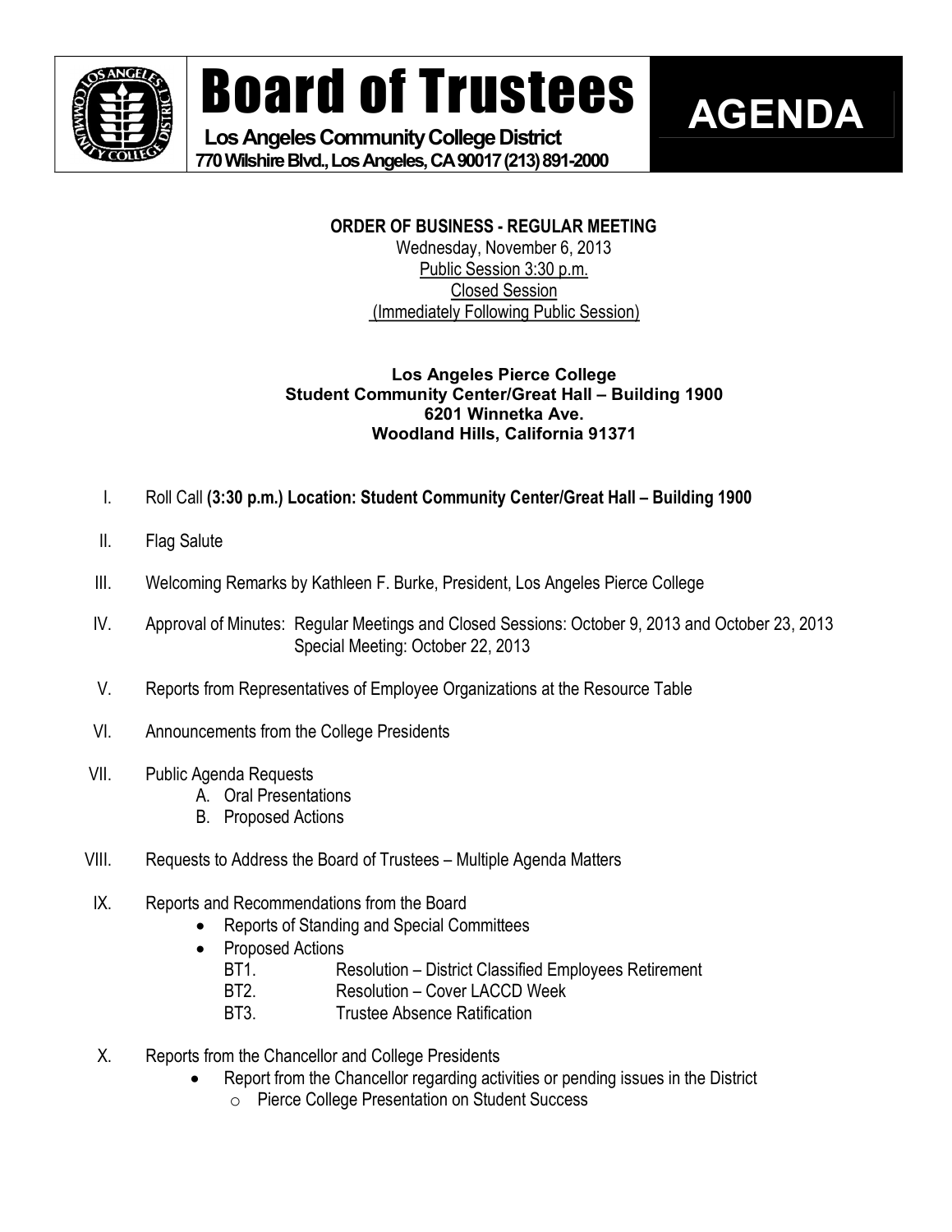## Xl. Consent Caiendar

| Matters Requiring a Majority Vote |  |
|-----------------------------------|--|
|                                   |  |

| BF1.             | <b>Budget Revisions and Appropriation Transfers</b>                               |
|------------------|-----------------------------------------------------------------------------------|
| BF <sub>2</sub>  | Authorize the Allocation of Funds for District 50% Match and Additional Locally   |
|                  | Funded Deferred Maintenance Projects from the District Deferred Maintenance       |
|                  | Reserve                                                                           |
| BSD1.            | <b>Ratifications for Business Services</b>                                        |
| BSD2.            | <b>Business Services Routine Report</b>                                           |
| FPD1.            | Facilities Planning and Development Routine Report                                |
| FPD <sub>2</sub> | Authorize Master Procurement Agreement for Office Supplies                        |
| FPD3.            | Authorize Amendment of Master Procurement Agreement to Include the                |
|                  | Exchange of Equipment Pursuant to Education Code Section 81455                    |
| FPD4.            | Ratify Construction Contract Changes Arising Out of Differing Site Conditions for |
|                  | Construction Contract Greater Than \$30,000 in Original Cost Issued Under         |
|                  | Design-Bid-Build Method of Project Delivery                                       |
| HRD1.            | <b>Personnel Services Routine Actions</b>                                         |
| HRD2.            | Authorize Compensation Changes for Unrepresented Confidential Employees           |
|                  | and Classified and Academic Managers                                              |
| ISD1.            | Approval of Educational Programs and Courses                                      |
| PC <sub>1</sub>  | <b>Personnel Commission Action</b>                                                |
| PC <sub>2</sub>  | Amend Board Rule, Chapter XI, Personnel Commission                                |
|                  | Correspondence                                                                    |
|                  |                                                                                   |

Matters Requiring a Super Majority Vote - None

- XII. Recommendations from the Chancellor
	- Public Hearing to Adopt the 2013-2014 Spending Plan of the Education Protection Act (EPA) of 2012
	- BF3, Adopt the 2013-2014 Spending Plan of the Education Protection Act (EPA) of 2012 CH1, Resoiution - Extension of Personne! Commissioner's Term
- XIII. Notice Reports and informatives

```
BT/A. {Notice] Amend 2013-2014 Board Meeting Calendar
BF/A, [Informative] 2013-2014 First Quarter Financial Status Report
```
- XIV. Announcements and indications of Future Proposed Actions by Members of the Board of Trustees
- XV. Requests to Address the Board of Trustees Regarding Closed Session Agenda Matters
- XVI. Recess to Closed Session in accordance with The Ralph M. Brown Act, Government Code sections 54950 et seq,, and the Education Code to discuss the matters on the posted Closed Session agenda pursuant to Government Code section 54954.5 (Refer to Attachment "A" for Closed Session agenda). Location: College Services Conference Room - Building 2100
- XVIi. Reconvene Regular Meeting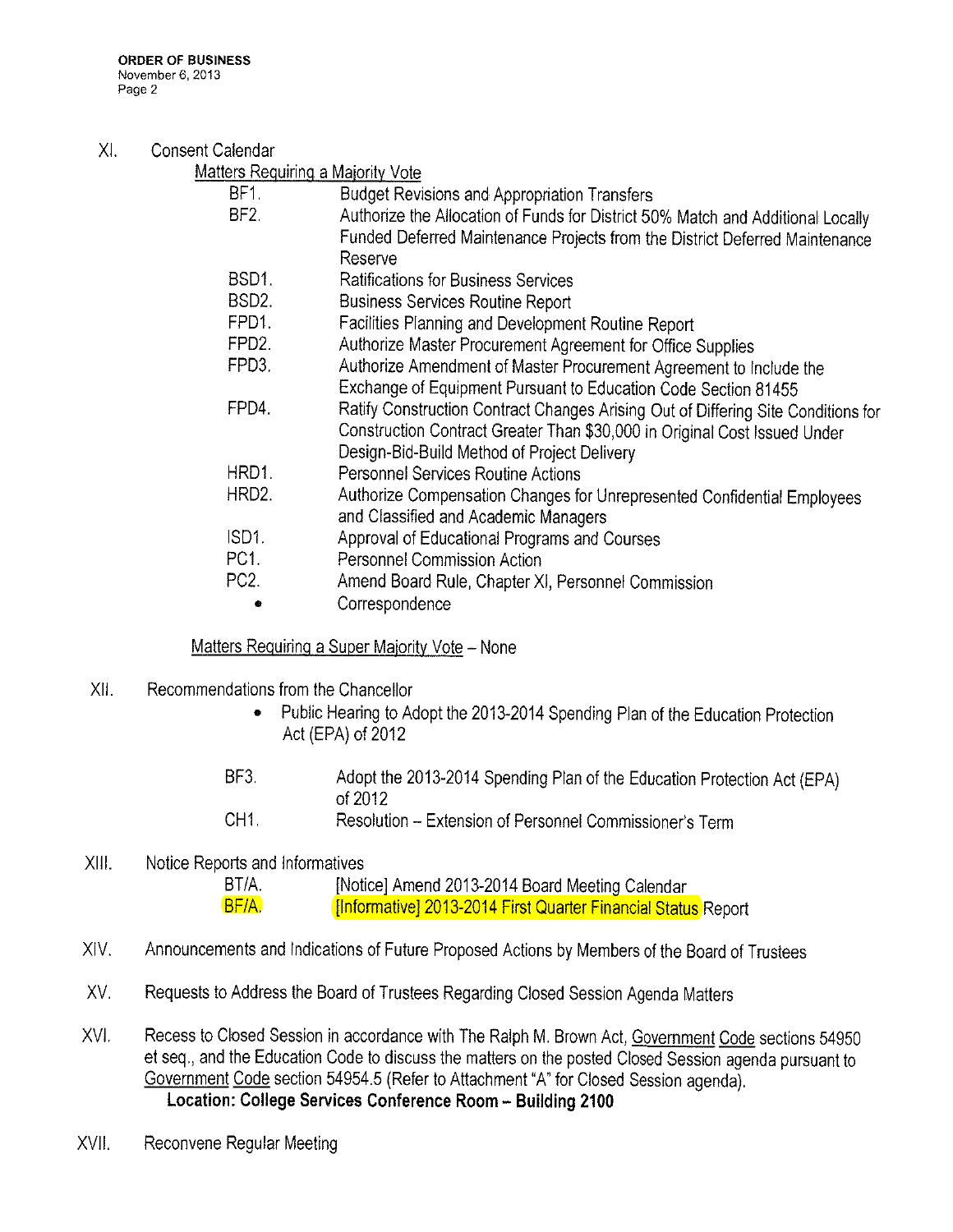# LOS ANGELES COMMUNITY COLLEGE DISTRICT

# **BOARD OF TRUSTEES**

# **MINUTES - REGULAR MEETING**

Wednesday, November 6, 2013 . 3:30 p.m. Los Angeles Pierce College Student Community Center/Great Hall - Building 1900 6201 Winnetka Avenue . Woodland Hills, California 91371

The regular meeting of the Board of Trustees of the Los Angeles Community College District (LACCD) was called to order at 3:39 p.m. with President Miguel Santiago presiding.

On roll call the following members were present: Mike Eng, Mona Field, Ernest H. Moreno, Nancy Pearlman, Miguel Santiago, Scott J. Svonkin, and Steve Veres. Student Trustee Michael J. Griggs was present.

Interim Chancellor Adriana D. Barrera was present.

Trustee Eng led the Pledge of Allegiance to the Flag.

# WELCOMING REMARKS BY KATHLEEN F. BURKE, PRESIDENT, LOS ANGELES PIERCE COLLEGE

Dr. Kathleen F. Burke, President, Los Angeles Pierce College (LAPC), welcomed everyone to the meeting. She introduced and acknowledged the following individuals from LAPC:

Mr. Gus Sandoval, ASO President; Mr. Curtis Smith, ASO Advisor; Ms. Kathy Oborn, Academic Senate President; Mr. Donald Sparks, AFT Chapter President; Mr. Henry Chang, AFT Staff Chapter Chair; Mr. Dean Kinzel, Representative, Building and Construction Trades Council; Ms. Sharon Baker, Representative, Supervisory Unit; Mr. Marco De la Garza, Representative, Teamsters Local 911; Mr. Rolf Schleicher, Vice President, Administrative Services; and Mr. Earic Peters, Vice President, Student Services.

Dr. Burke expressed her appreciation to Mr. Larry Kraus, Associate Vice President, Administrative Services; Dr. Mark Henderson, Manager, College Information Systems; and Mr. Paul Nieman, Facilities Manager, and their staffs; and Ms. Cheryl Smith, Executive Assistant, President's Office, for their efforts in preparing for the Board meeting.

#### **APPROVAL OF MINUTES**

Motion by Trustee Field, seconded by Student Trustee Griggs, to approve the following minutes:

Regular Meeting and Closed Session - October 9, 2013 Special Meeting - October 22, 2013 Regular Meeting and Closed Session - October 23, 2013

Student Trustee Advisory Vote: Aye (Griggs) APPROVED: 7 Aves

# REPORTS FROM REPRESENTATIVES OF EMPLOYEE ORGANIZATIONS AT THE RESOURCE TABLE

None.